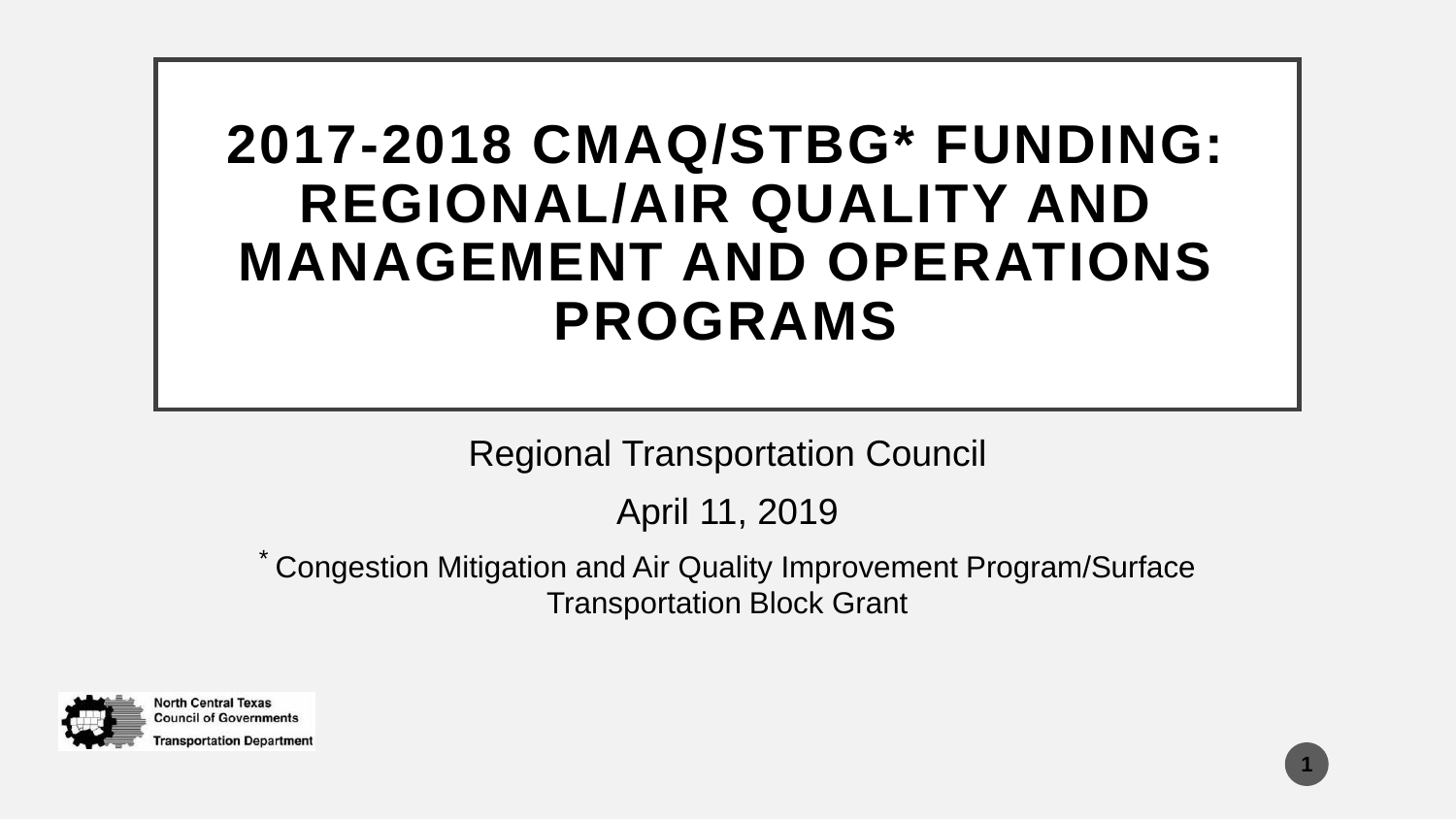## **CMAQ/STBG FUNDING PROGRAMS**

#### **STATUS PROGRAM**

- $\blacksquare$  Federal/Local Funding Exchanges
- **M** Automated Vehicle Program **Ø** Round 1 **Ø** Round 2
- **M** Strategic Partnerships  $\boxtimes$  **Round 1**  $\boxtimes$  Round 2  $\boxtimes$  Round 3/Intersection Improvements/MTP Policy Bundle
- $\blacksquare$  Planning and Other Studies
- 10-Year Plan/Proposition 1 Adjustments
- $\blacksquare$  Sustainable Development Phase 4: Turnback Program, Context Sensitive, Transit Oriented Development (TOD) Projects
- **M** Transit Program
- **Assessment Policy Programs/Projects**
- **M** Local Bond Program Partnerships
- $\blacksquare$  **Safety, Innovative Construction, and Emergency Projects**

■ Management and Operations (M&O), NCTCOG-Implemented, & Regional/Air Quality Programs

 $\blacksquare$  = Project Selection Completed ■ = Pending STTC/RTC Approval

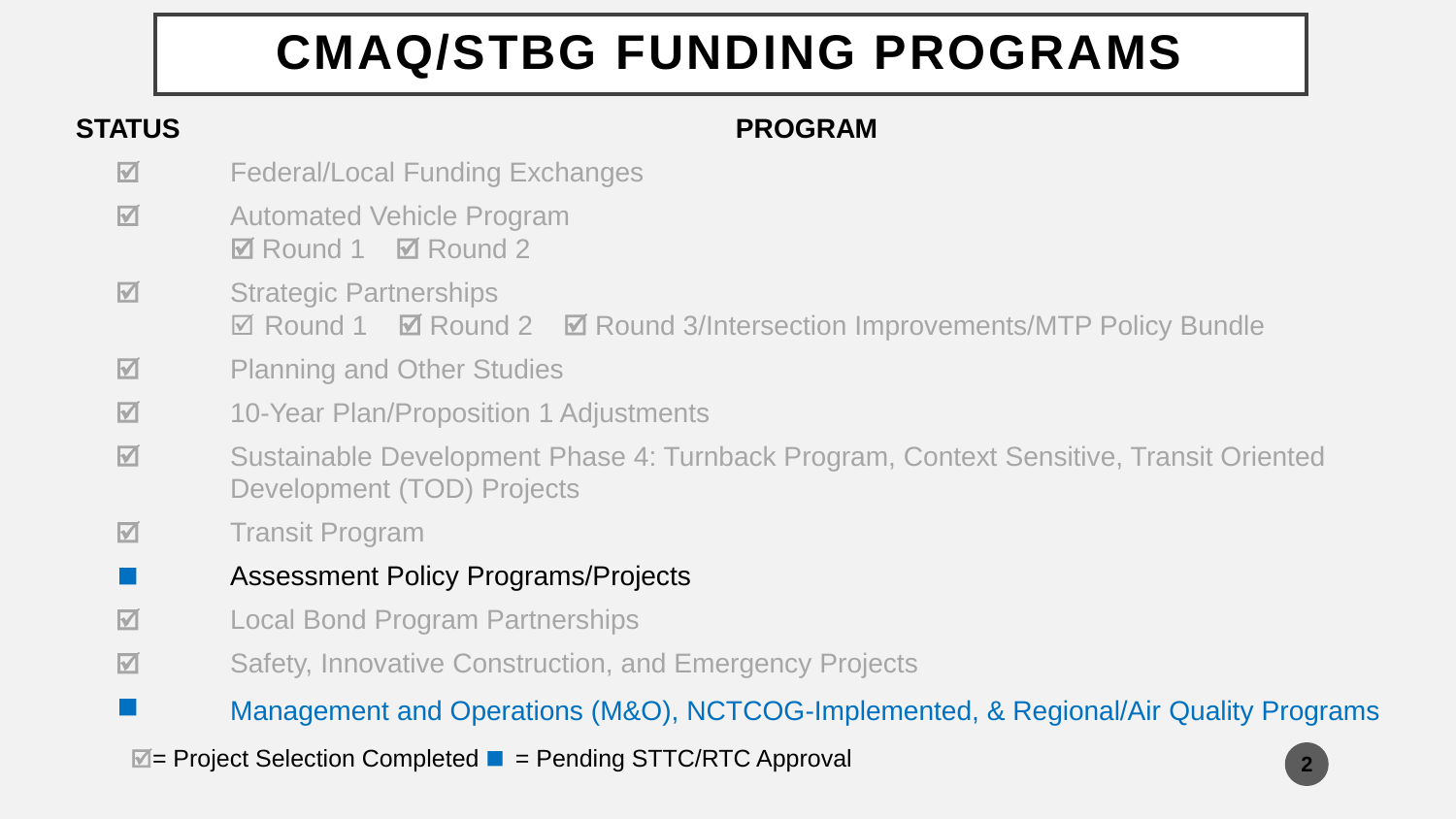# **BACKGROUND**

- Regional Transportation Council (RTC) and Surface Transportation Technical Committee (STTC) typically consider extending existing and funding new Air Quality and Management and Operations projects/programs every few years
- Last review occurred in 2014-2015 and projects were funded through Fiscal Year (FY) 2018
- Using Transportation Improvement Program (TIP) Action last year, projects were extended into FY 2019 if carryover funds were insufficient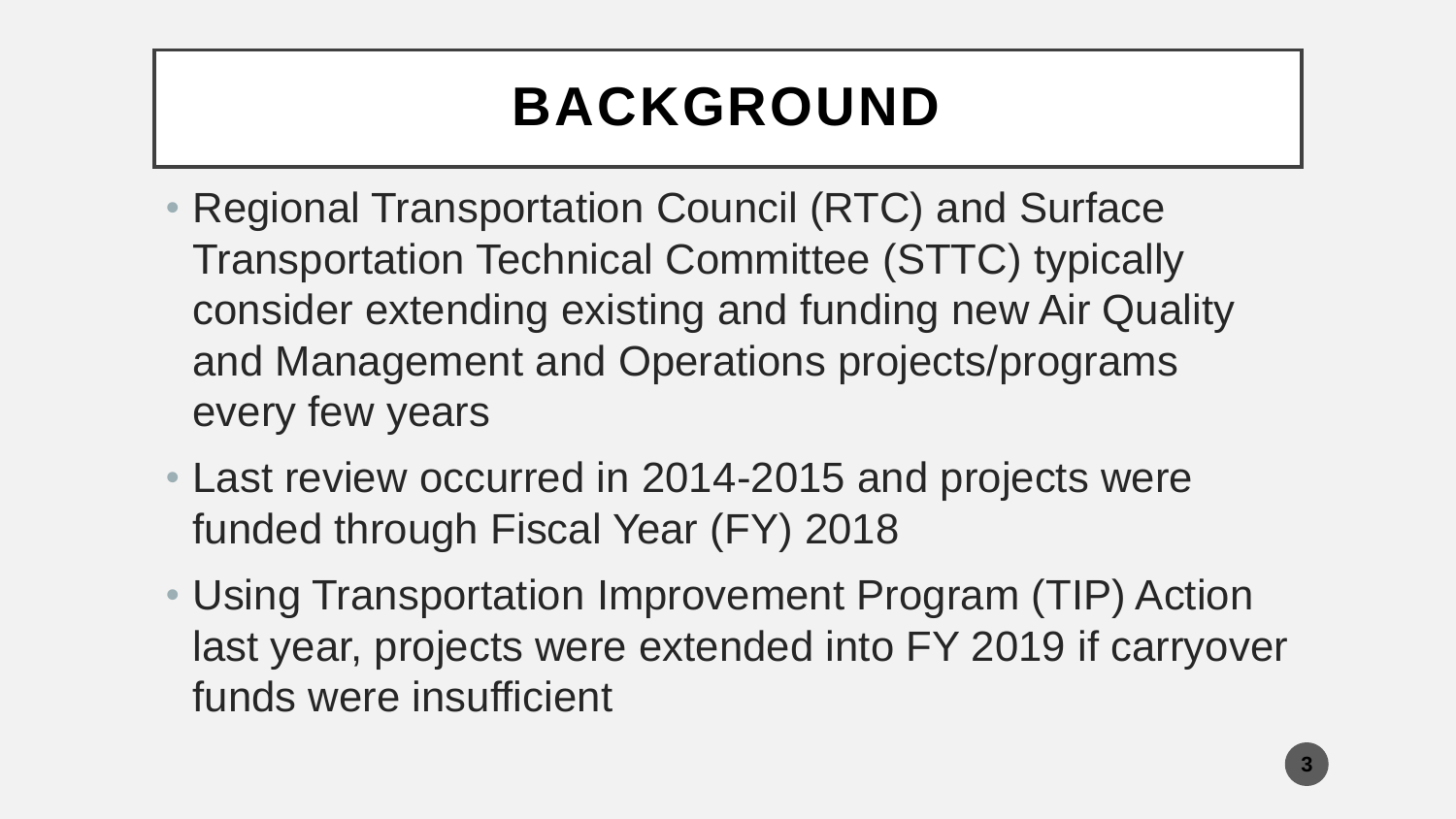## **PURPOSE AND NEED**

- Ensures that programs and projects continue without interruption in FY 2020-2022
- Enables staff to respond to certain planning and implementation assistance requests (e.g., environmental justice and data collection efforts)
- Assigns resources for RTC priorities
- Improves air quality initiatives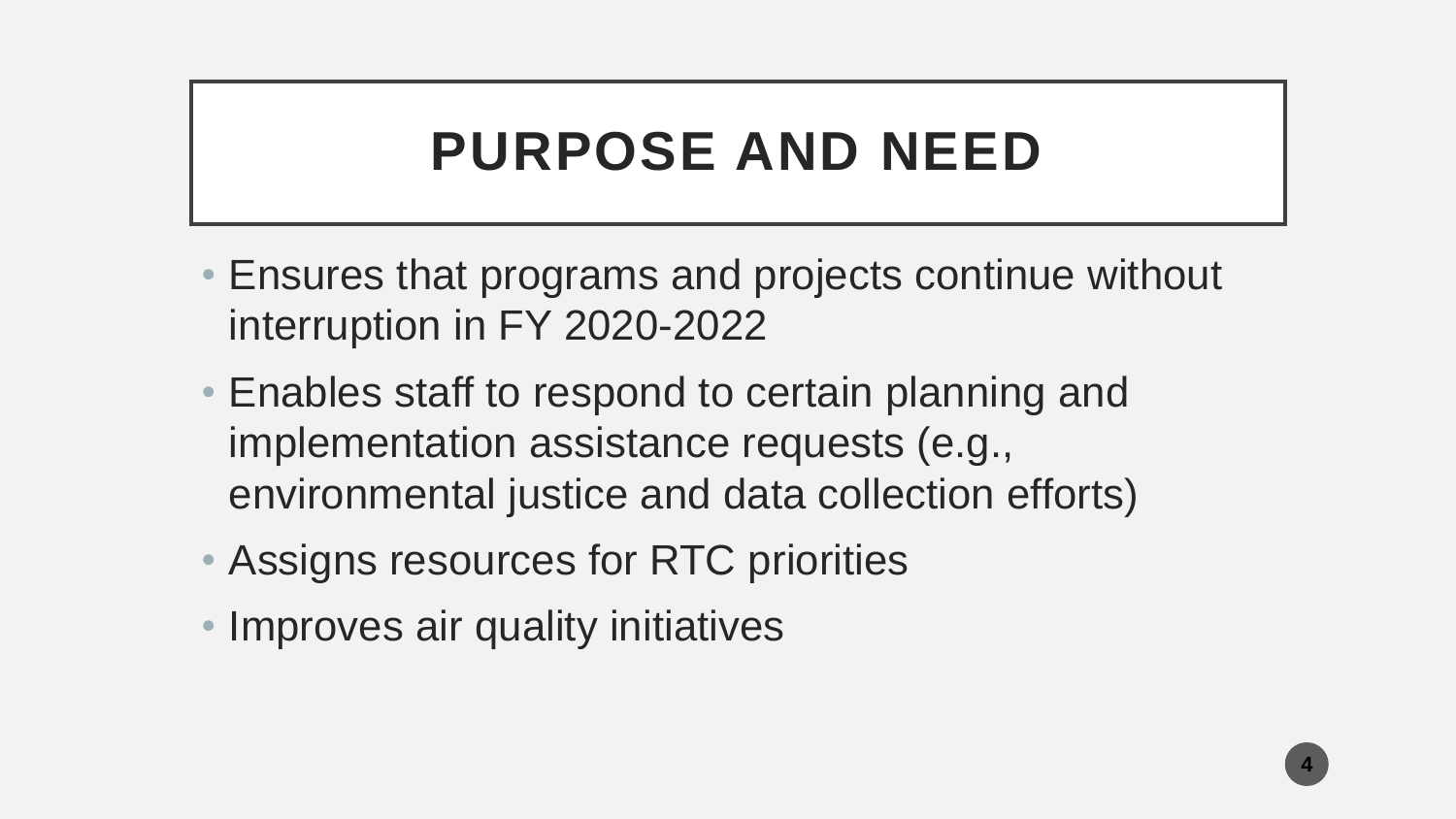## **IMPORTANCE OF REGIONAL AIR QUALITY AND M&O PROJECTS**



#### **EMISSIONS OF NITROGEN OXIDES (NOX)**

- Air Quality Conformity test results must be below Environmental Protection Agency's (EPA) Motor Vehicle Emission Budget (MVEB)
- Previous RTC Initiatives (air quality projects and programs) have allowed our region to pass **Conformity**
- Upon MVEB reset, which is scheduled for later this year, Conformity approval is uncertain and these programs can help tip the scales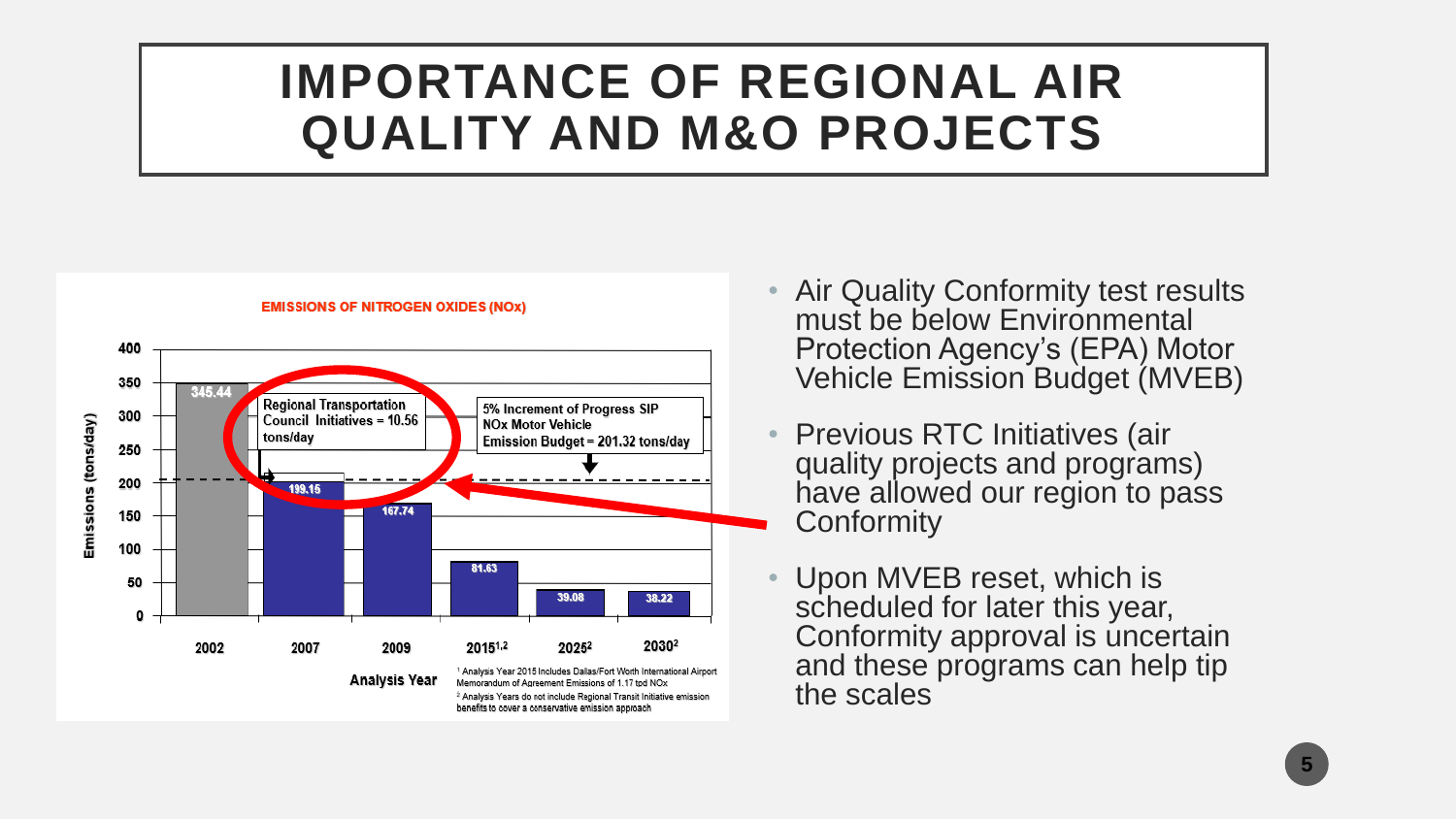# **PROGRAM AND PROJECT TYPES**

### • **Regional/Air Quality**

(Vanpool Program, Clean Air Programs/Projects, Traffic Signal Retiming, etc.)

### • **Management & Operations**

(Mobility Assistance Patrol, Transit Operations, etc.)

## • **Regional Projects/Programs**

(Aviation, Freeway Incident Management, Data Collection, etc.)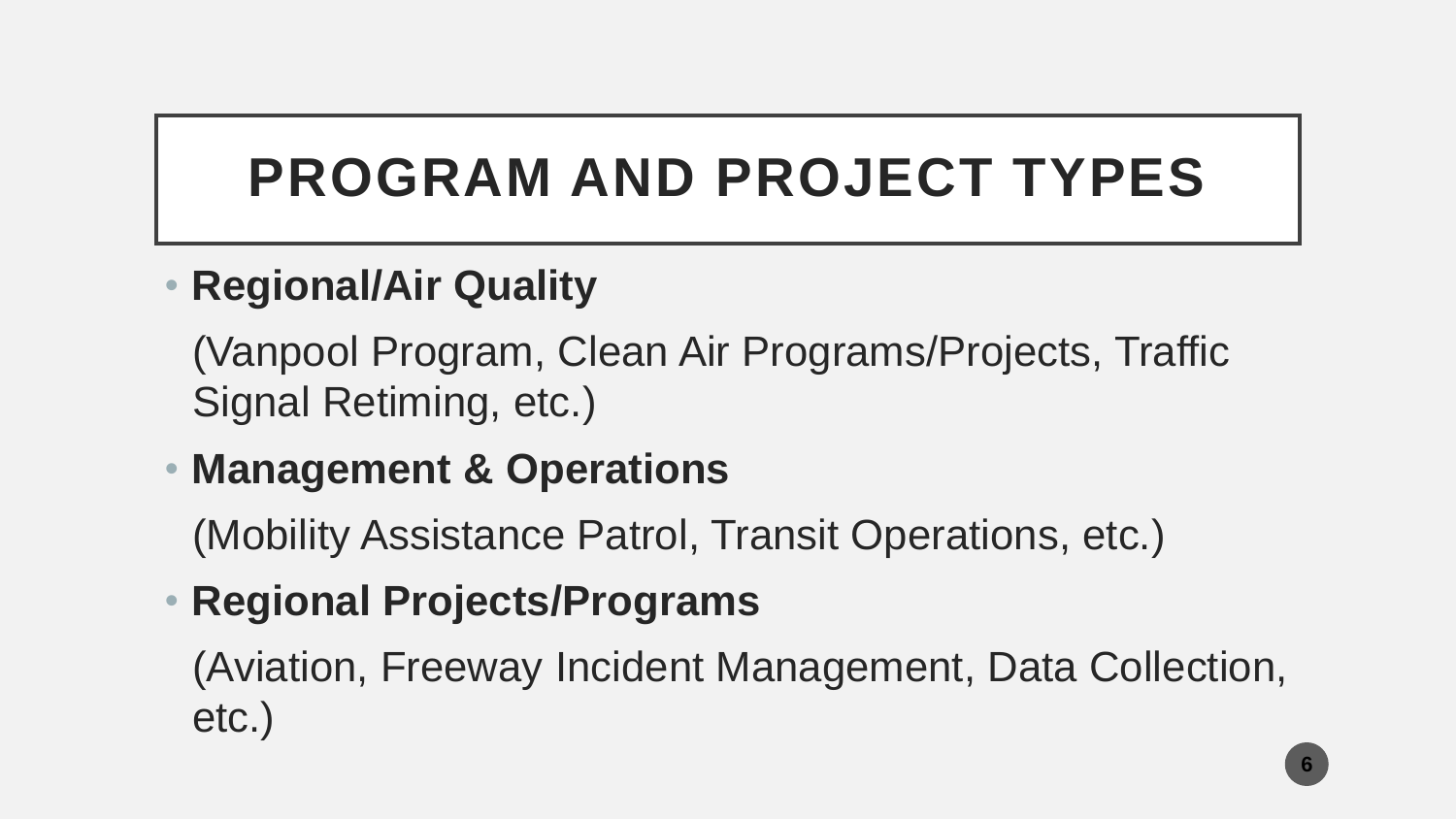#### DRAFT SUBJECT TO REVISION

# **SUMMARY OF PROPOSED FUNDING**

| <b>Funding Category</b>                     | <b>RTC Share (\$ in Millions)</b> |
|---------------------------------------------|-----------------------------------|
| <b>CMAQ</b>                                 | \$7.90                            |
| <b>STBG</b>                                 | \$52.83                           |
| <b>Regional Toll Revenue (RTR)</b>          | \$4.74                            |
| <b>RTC Local</b>                            | \$1.93                            |
| <b>Subtotal</b>                             | \$67.40                           |
| Funds Proposed for Removal*                 | (\$1.23)                          |
| <b>Net Additional Funds Being Requested</b> | \$66.17                           |

\*This funding will be used to offset funds requested in overall program. Please reference mailout for a list of projects from which staff is proposing to remove funding.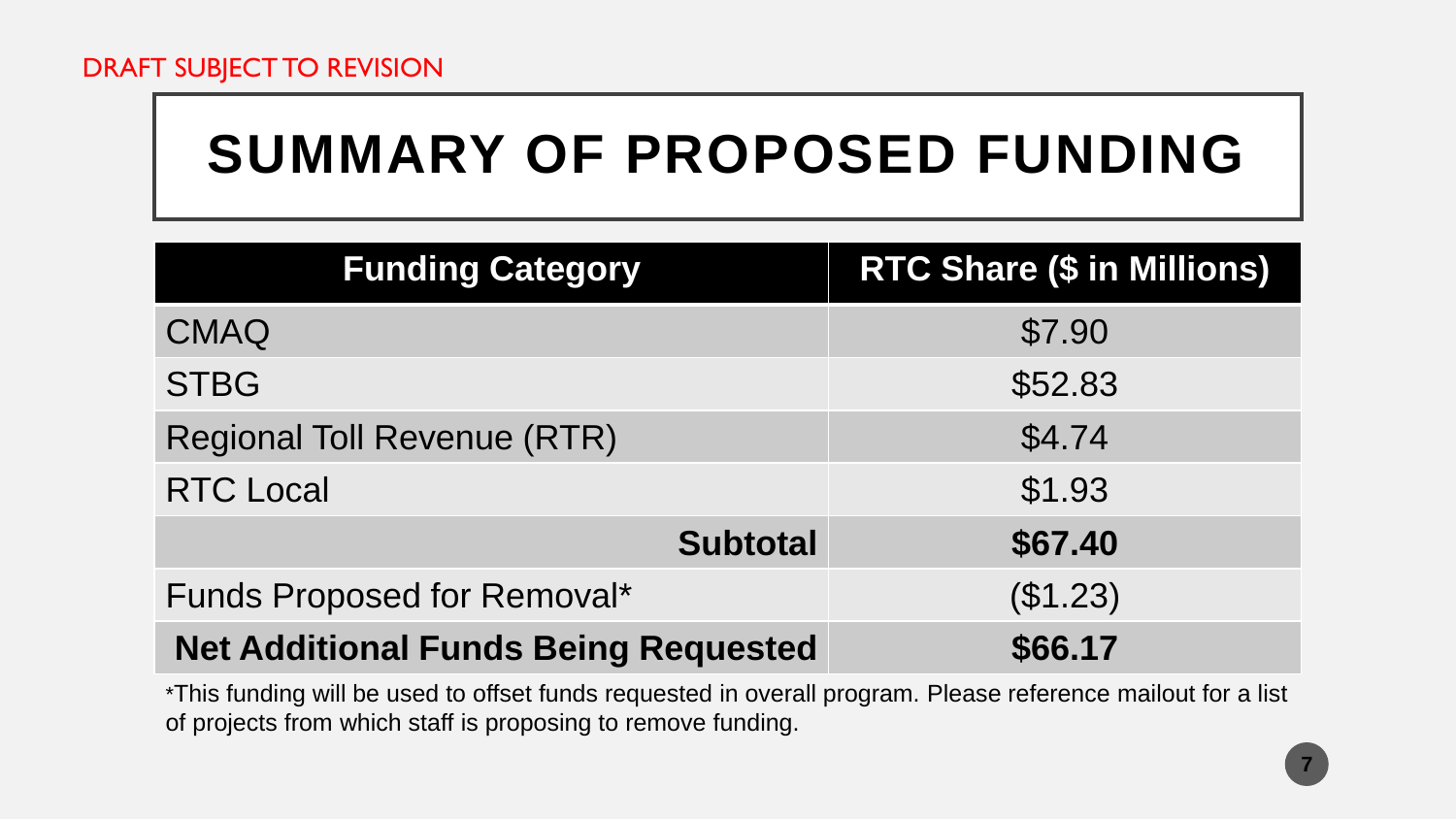## **ADDITIONAL DETAILS ON PROPOSED FUNDING**

- Funding is being requested for fiscal years 2020-2022.
- \$15.41M of carryover funding from existing projects reduced the overall funding need.
- A portion of the requested funding is to be used by NCTCOG staff to implement regional projects and programs.
- The balance will be passed through to other agencies in the region (for projects like the Vanpool Program, Mobility Assistance Patrol, etc.).

| <b>Category of Expenditure</b>                     | <b>Funding Amount</b> |
|----------------------------------------------------|-----------------------|
| NCTCOG-Implemented (staff time and<br>consultants) | \$28.78M              |
| Pass-Through to Local Transportation Agencies      | \$37.39M              |
| Total                                              | \$66.17M              |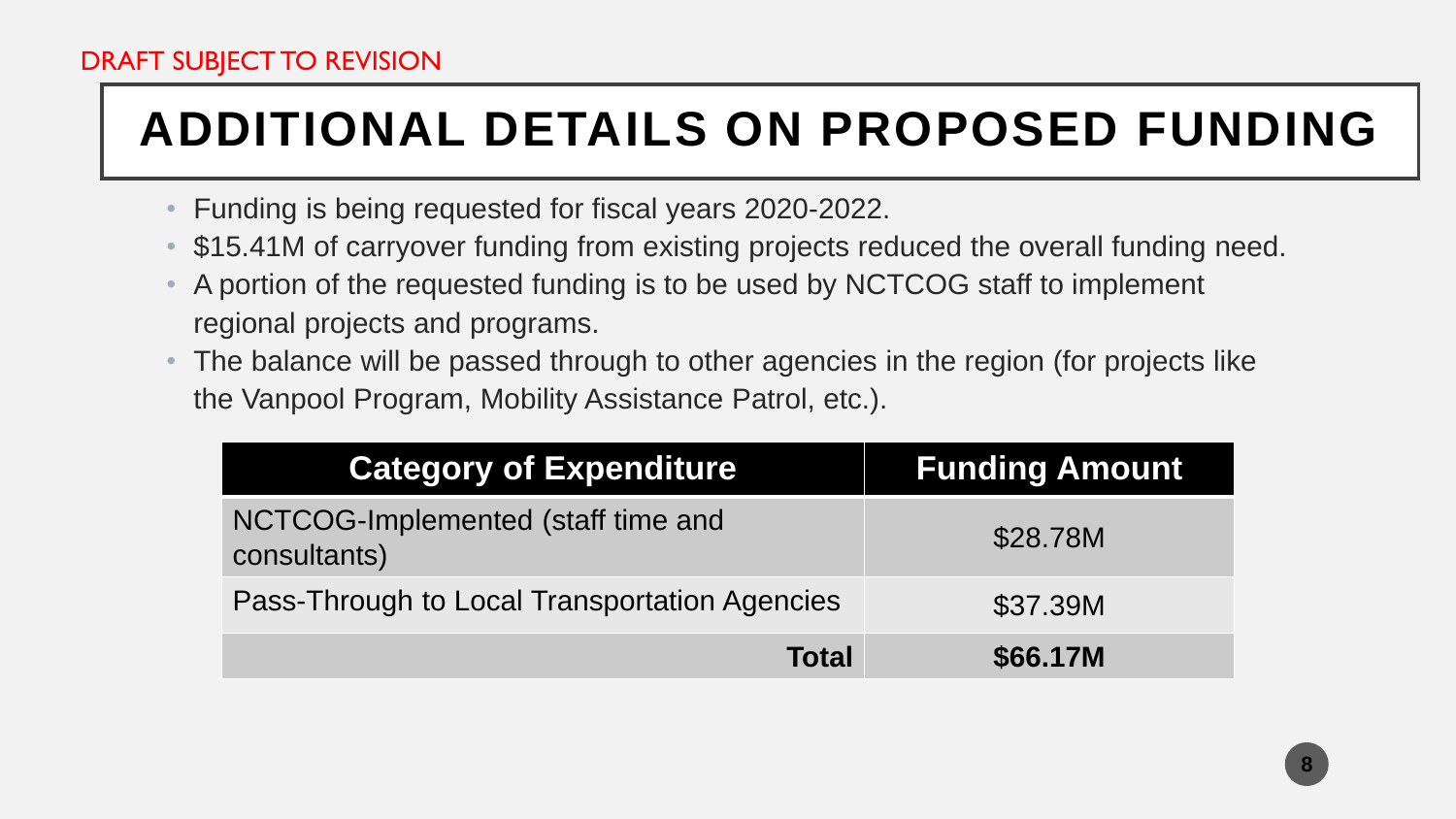## **APPROVAL TIMELINE**

| <b>Meeting/Task</b>     | <b>Date</b>              |
|-------------------------|--------------------------|
| <b>STTC Information</b> | <b>February 22, 2019</b> |
| <b>Public Meetings</b>  | March 11, 2019           |
| <b>RTC</b> Information  | March 14, 2019           |
| <b>STTC Action</b>      | March 22, 2019           |
| <b>RTC Action</b>       | April 11, 2019           |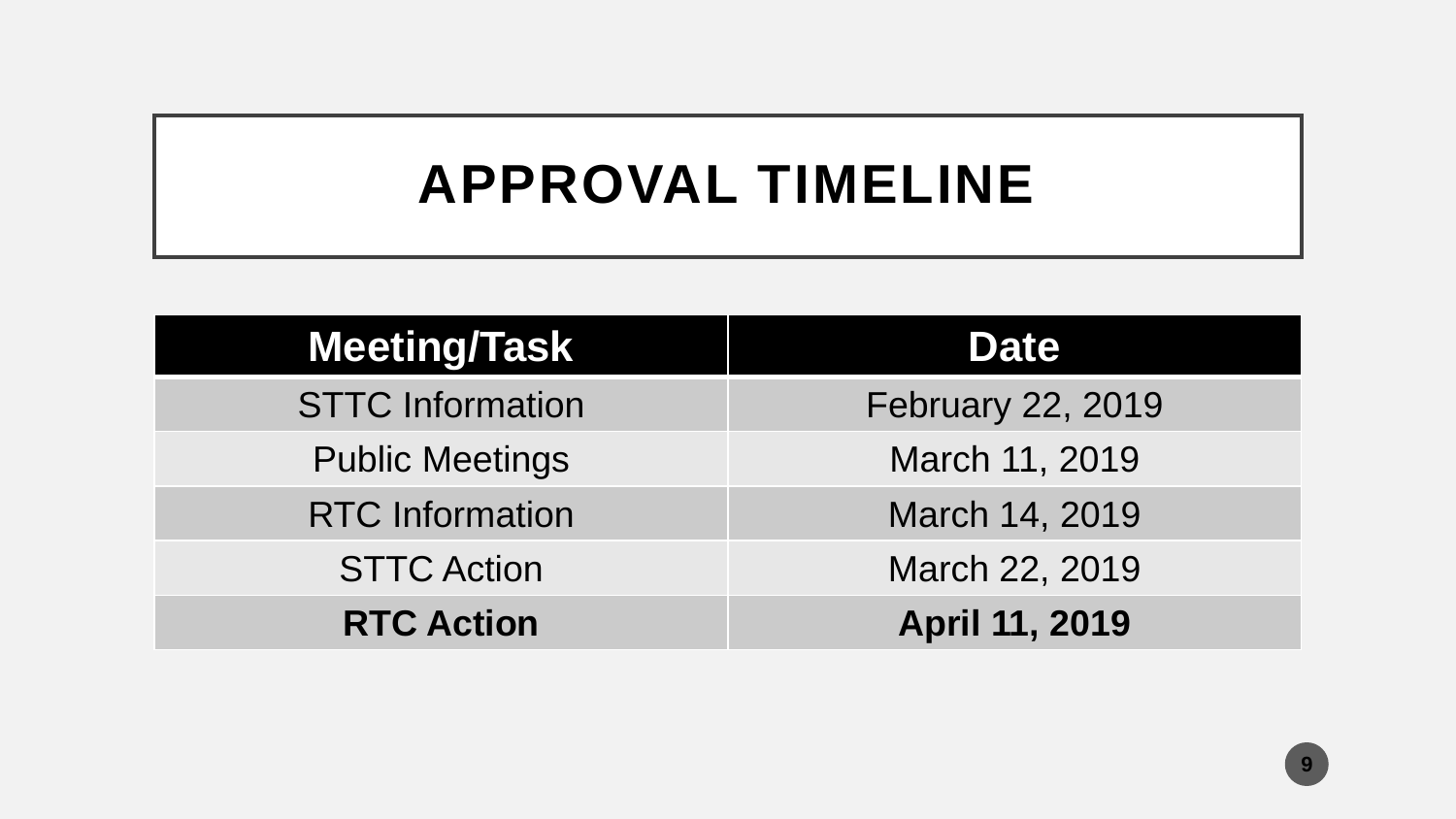## **REQUESTED ACTION**

- RTC approval of:
	- The proposed list of programs and projects to fund through the 2017-2018 CMAQ/STBG Funding: Regional/Air Quality and Management and Operations Programs
	- Administratively amending the 2019-2022 Transportation Improvement Program (TIP)/Statewide Transportation Improvement Program (STIP) and amending other planning/administrative documents to incorporate these changes